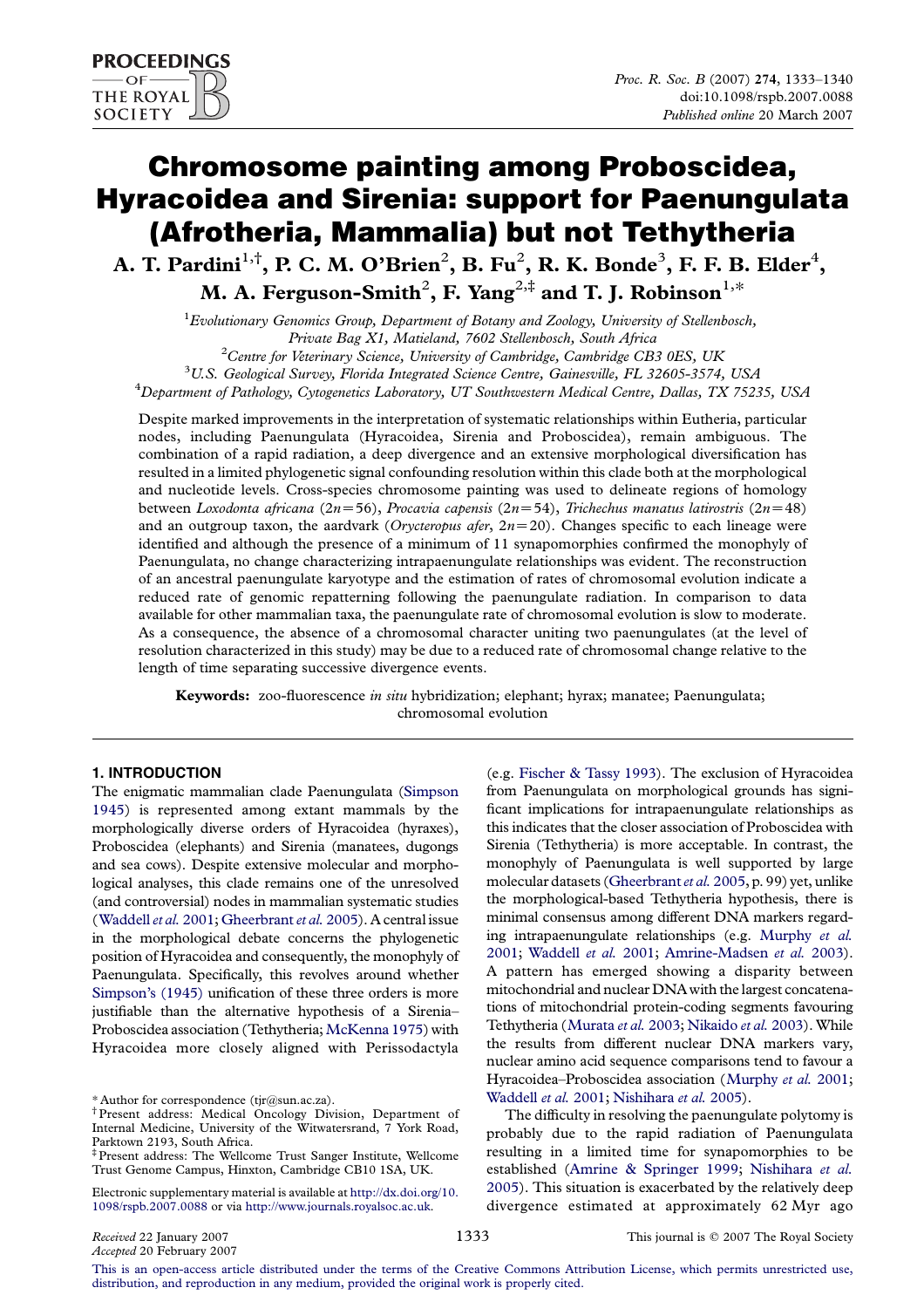([Springer](#page-7-0) et al. 2003), which increases the opportunity for homoplasy to reduce the likely already limited phylogenetic signal for reconstructing evolutionary relationships. A further consideration, pertinent to morphological analysis in particular, is the extensive diversification that has occurred within each of the three lineages. This is typified by highly specialized niche adaptations, an example of which is the complete adaptation to an aquatic habitat seen in Sirenia, leading to the masking of characters by autapomorphic changes and to morphological convergence confounding morphological datasets for Tethytheria ([Robinson & Seiffert 2004](#page-7-0) and references therein).

The lack of consensus between molecular studies and the problems associated with morphological characters in resolving these relationships indicates the difficulty of current markers for elucidating relationships within Paenungulata. The comparison of patterns of chromosomal change between taxa is proving to be a useful tool in understanding evolutionary relationship and has already been shown to be effective in delineating clade-specific cytogenetic signatures, including Afrotheria (Frönicke [et al.](#page-6-0) 2003; Yang [et al.](#page-7-0) 2003a; [Robinson](#page-7-0) et al. 2004). These changes, which belong to a class of marker called rare genomic changes (RGCs; [Rokas & Holland 2000](#page-7-0)), offer specific advantages. For example, they are large scale and infrequent in comparison with nucleotide changes in sequence data ([Rokas & Holland 2000](#page-7-0)) and thus they reduce problems associated with homoplasy. As with morphological characters, chromosomal rearrangements can be scored on a simple presence–absence basis ([Dobigny](#page-6-0) et al. 2004) and hence avoid a complex analytical approach required for phylogenetic analysis of sequence data ([Waddell](#page-7-0) et al. 2001; [Amrine-Madsen](#page-6-0) et al. 2003).

In the present study, we provide reciprocal cross-species chromosome painting data among representative taxa for each of the three paenungulate orders and for each of these to the outgroup taxon, the aardvark (Orycteropus afer). Through the delineation of chromosomal homologies among the four afrotherian taxa, as well as an indirect comparison with an additional outgroup (the human), we endeavoured to address the following aims: (i) to identify cytogenetic signatures that consolidate Paenungulata, (ii) to characterize synapomorphic changes to define intrapaenungulate relationships, and (iii) through the reconstruction of an ancestral paenungulate karyotype (APK), to provide insight into paenungulate chromosomal evolution.

## 2. MATERIAL AND METHODS

(a) Chromosome and standard karyotype preparation Chromosome preparations were made from fibroblast cultures derived from a Florida manatee (male Trichechus manatus latirostris, TMA, from Florida, USA), an African elephant (male Loxodonta africana, LAF, from Namibia), a Cape rock hyrax (male Procavia capensis, PCA, South Africa) and an aardvark (male Orycteropus afer, OAF, South Africa). The numbering and organization of the respective G-banded karyotypes followed previous studies (elephant, [Houck](#page-6-0) et al. [2001](#page-6-0); manatee, Gray et al. [2002;](#page-6-0) aardvark, Yang et al. [2003](#page-7-0)a), the exception being  $P$ . capensis. Following a comparison between the hyrax karyotype presented here and that recently published by [Froenicke \(2006\),](#page-6-0) intrachromosomal differences were found between several chromosomes (table S1 in electronic supplementary material), making some of the homology comparisons problematic. To avoid problems of misidentification, the karyotype presented here is from the South African specimen referred to above; autosomes were grouped on the basis of the centromere position (meta/submetacentric and acrocentric) and ordered by decreasing size.

#### (b) Fluorescence in situ hybridization

## (i) Flow sorting and generation of chromosome-specific paint probes

Preparations of flow-sorted chromosomes for the elephant have previously been described (Yang [et al.](#page-7-0) 2003a). Chromosome-specific painting probes for the manatee and hyrax were generated from flow-sorted suspensions of Hoechst 33258- and chromomycin A3-stained chromosomes on the basis of size and AT : GC ratio and subsequently amplified by degenerate oligonucleotide-primed polymerase chain reaction (DOP-PCR; [Telenius](#page-7-0) et al. 1992; [Ferguson-](#page-6-0)[Smith](#page-6-0) et al. 1998). The identities of the flow-sorted chromosomes were determined by hybridization to G-banded metaphase spreads of the donor species using fluorescence in situ hybridization (FISH).

#### (ii) Cross-species chromosome painting

Chromosome painting probes of the elephant (Yang [et al.](#page-7-0) [2003](#page-7-0)a), hyrax and manatee were used to characterize conserved chromosomes and chromosome segments among the paenungulates and to compare each of these taxa with the outgroup species, the aardvark, using FISH. Hybridization experiments were carried out according to the methods described previously (Yang et al. [1997,](#page-7-0) [2003](#page-7-0)a).

#### (c) Analysis

The patterns of chromosomal rearrangements detected between the paenungulates and the aardvark were scored according to the presence or the absence of discrete chromosomal homology characters. Each chromosomal rearrangement (character) was defined as either a fusion or a fission (character state; [Dobigny](#page-6-0) et al. 2004) based on comparison with the aardvark, and additionally to data from human which are available indirectly through comparison with the aardvark and elephant (Frönicke et al. 2003; [Yang](#page-7-0) [et al.](#page-7-0) 2003a). Although human is not considered basal to afrotherians ([Murphy](#page-6-0) et al. 2001; [Waddell](#page-7-0) et al. 2001), the use of this species and the aardvark enables polarization of the character states for subsequent interpretation. In particular, among non-primate species, the aardvark has the lowest number of syntenic autosomal segments (in comparison to human) and also retains all of the proposed ancestral syntenies, indicating that the aardvark karyotype largely resembles that of the eutherian ancestor (Yang et al. [2003](#page-7-0)a; [Robinson](#page-7-0) et al. 2004).

All rearrangements were characterized against aardvark chromosomes and this nomenclature was maintained across all comparisons to avoid scoring a particular character multiple times. Characters supporting the monophyly of retrieved clades, as well as those autapomorphic for individual lineages, were subsequently used to construct a phylogenetic tree (using maximum parsimony in  $PAUP^*$  v. 4.0b10; [Swofford 2002\)](#page-7-0) to which the characters were mapped.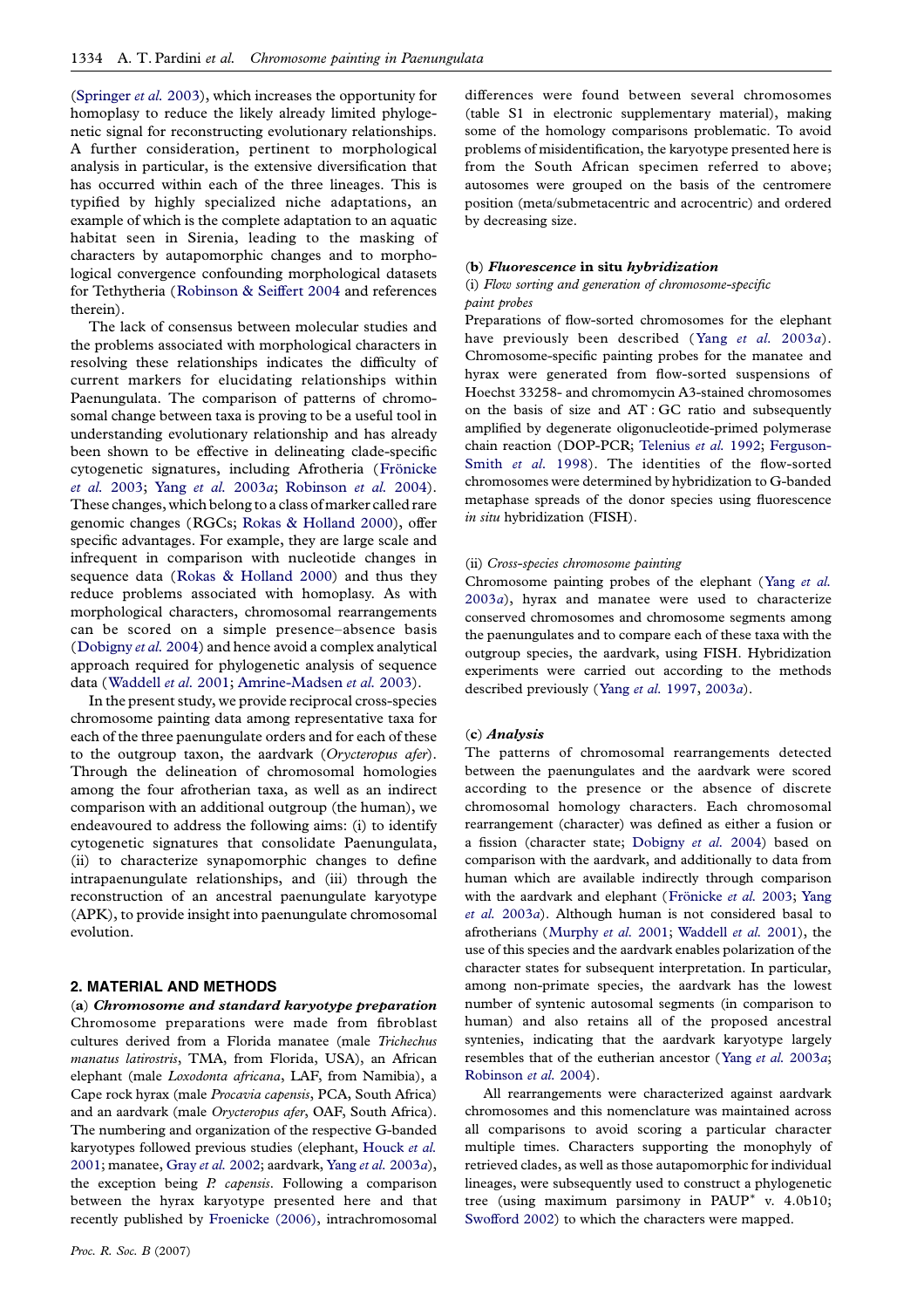

Figure 1. Summary of the cross-species painting results within Paenungulata mapped to G-banded metaphase chromosomes. (a) Chromosomes of the hyrax P. capensis (PCA), with regions homologous to the manatee (TMA, left) and elephant (LAF, right). (b) Chromosomes of the African elephant, L. africana with regions homologous to the manatee (right) and hyrax (left). (c) Chromosomes of the Florida manatee T. m. latirostris with regions homologous to the elephant (right) and hyrax (left). Question mark indicates chromosomal regions not resolved by cross-species painting.

## 3. RESULTS

### (a) Flow sorting and assignment of paenungulate chromosomes

Flow sorting of the hyrax yielded usable paints for 25 out of the 27 hyrax chromosomes  $(2n=54)$ , with chromosomes 26 and the X not identified among the sorted peaks. All 23 autosomes and the X and Y chromosomes  $(2n=48)$ of the manatee were identified among 23 separate peaks during flow sorting. Details and figures pertaining to the flow sorting of hyrax and manatee chromosomes are available in the electronic supplementary material, text S2, figure S3.

#### (b) Cross-species chromosome painting

To characterize regions of chromosomal repatterning among the paenungulates, each set of chromosome probes from the three taxa was hybridized to each other reciprocally resulting in 29–33 synteny-conserved autosomal segments (figure 1). Hybridizations of painting probes of the elephant, manatee and hyrax to the aardvark delineated 36, 32 and 33 homologous segments, respectively. Homologous segments were mapped to G-banded chromosomes of the aardvark ([figure 2](#page-3-0)) with homologies previously obtained from human probes also shown (Yang et al. [2003](#page-7-0)a). Details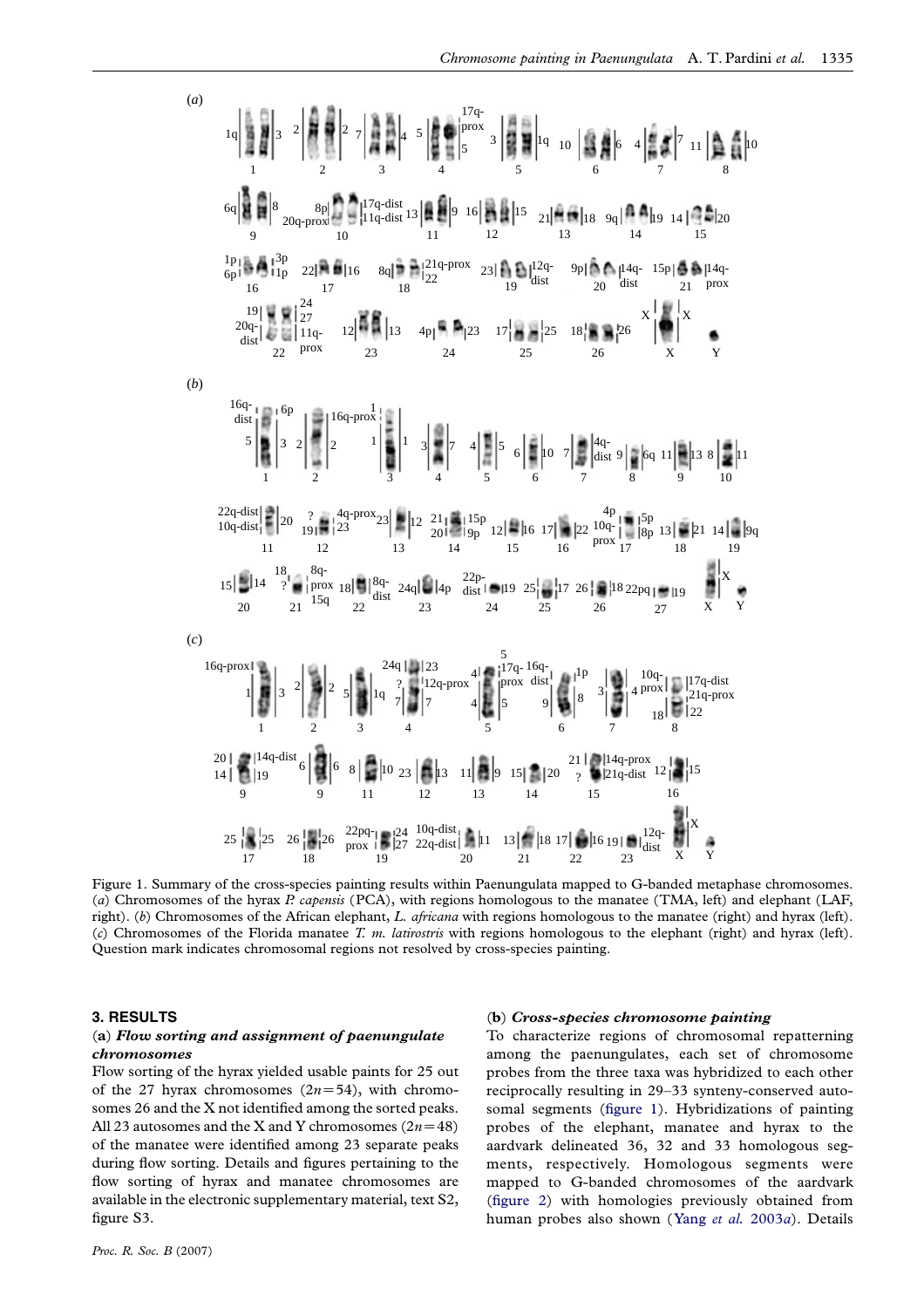<span id="page-3-0"></span>

Figure 2. G-banded autosomes of the aardvark, O. afer ( $2n=20$ ), with regions of homology (right of aardvark chromosomes) delimited by FISH to the elephant, manatee and hyrax (from left to right). Syntenies that were unclear on direct comparisons but confirmed through multispecies comparisons are marked by 'c' and those areas inferred from multispecies comparisons by 'i'. Question mark indicates chromosomal regions not resolved by cross-species painting. Correspondence with human chromosomes is shown to the left of the aardvark chromosomes and is taken from Yang et al. [\(2003](#page-7-0)a). Positions of breakpoints are indicated to the left of human and each subdivided region is marked (a–i).

and additional figures pertaining to the painting trials are available in the electronic supplementary material, text S4, figure S5.

## 4. DISCUSSION

#### (a) Paenungulate-specific syntenies

Comparative analysis of the distribution of chromosomal rearrangements between the paenungulates and the two outgroup taxa (aardvark and human) enabled the construction of a putative APK ([figure 3\)](#page-4-0). This hypothesized karyotype  $(2n=58)$  represents a paenungulate ancestor just prior to the divergence of Proboscidea, Hyracoidea and Sirenia, and allows for inferences on chromosomal evolution within this group relative to non-paenungulate afrotherian taxa.

Paenungulate-specific synapomorphies were identified and their specificity to this group was checked by comparisons with aardvark and golden mole (Chrysochloris asiaticus) and elephant shrew (Elephantulus rupestris) ([Robinson](#page-7-0) et al. 2004). Confirmation of these syntenies awaits examination of the final member of Afrotheria, Tenrecomorpha, by comparative chromosome painting, and with missing data from elephant shrew–aardvark comparisons. A minimum estimate of 10 chromosomal changes (six fissions and four fusions) specific to Paenungulata was identified. The syntenic associations ([figure 3\)](#page-4-0) include OAF1pa+6p (HSA18/19q), OAF1qf+ 9q  $(HSA8p/22q)$ ,  $OAF1qd+2qb(c)$   $(HSA2pqprox/3)$ and  $OAF1qb+2qd$  (HSA3q/13) and the fissions OAF1pa/1pb, OAF1qa/1qb, OAF 2qd/2qe, OAF2qe/

2qf, OAF3qb/3qc and OAF5qa/5qb all of which were verified against data from other mammalian taxa ([Froe](#page-6-0)[nicke 2005\)](#page-6-0). These overlap with three of the eight previously reported (Yang et al. [2003](#page-7-0)a) elephant-specific segmental associations (HSA3/6, 18/19, 4/15, 2/16/7, 2/11, 4/16/19, 8/22 and 6/13/3). Further, segmental combinations that are found to be conserved across the four mammalian supraordinal groupings (HSA3/21, 7q/16, 12/22a, 14/15 and 16q/19q) were present in all three paenungulate taxa. The segmental associations of HSA3/5/21 and 1/19p were reported by [Robinson](#page-7-0) et al. (2004) as afrotherian-specific syntenies (with a loss of chromosome 5 in the elephant for HSA3/5/21). Although HSA1/19p was evident in all three paenungulates in this study, recent results show this association to be present in the xenarthran Tamandua tetradactyla [\(Svartman](#page-7-0) et al. 2006; Yang et al. [2006](#page-7-0)). The status of this association as afrotherian specific (Frönicke [et al.](#page-6-0) 2003; [Robinson](#page-7-0) et al. 2004), or the alternative suggestion of an ancestral synteny (Yang [et al.](#page-7-0) 2003a, [2006\)](#page-7-0), is dependent on further investigation into whether the segments involved are indeed homologous. A fission within the HSA21 portion of the HSA3/5/21 synteny was found in the elephant by Frönicke et al.  $(2003)$  modifying this syntenic association to  $HSA3/21 + HSA21/5$  $(OAF2qhi+OAF2qfg)$ . This rearrangement was also present in both the elephant and the manatee in this study. The hyrax displays an additional fission (autapomorphic) within HSA21/5, but data corresponding to a part of the HSA3/21 (LAF1p/21) region are missing. The  $HSA3/21 + HSA21/5$  fission present in the elephant and the manatee (and inferred in the hyrax) probably represents a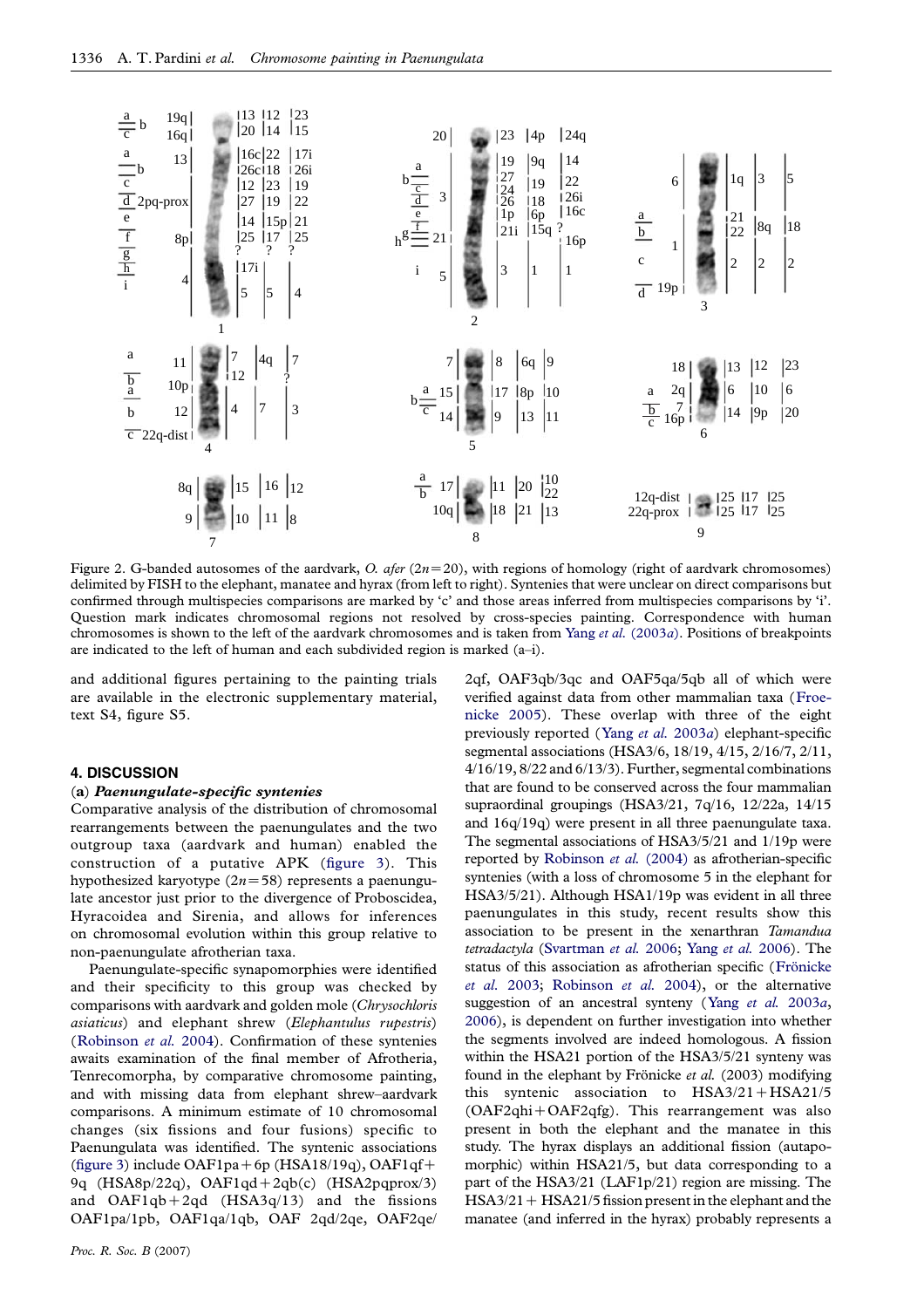<span id="page-4-0"></span>

Figure 3. Phylogenetic tree based on chromosomal changes characterized in Paenungulata (elephant, LAF; manatee, TMA and hyrax, PCA) mapped relative to the outgroup taxon, the aardvark (OAF) (see [figure 2](#page-3-0) and text for details). Chromosome pairs deemed to have been present in the ancestral paenungulate  $(2n=58)$  are presented. Divergence estimates are taken from [Springer](#page-7-0) et al. (2003). Inv, inversion; cr, centromere repositioning.

change that occurred in the APK and is an additional synapomorphy for Paenungulata. It is important to note that these are inferred through hybridizations between human and aardvark, and the exact (positional) homologies require confirmation.

Examination of the chromosome painting data revealed five, five and three associations specific to L. africana, T. m. latirostris and P. capensis, respectively; however, no synapomorphies uniting any two paenungulate taxa were evident (see electronic supplementary material for additional information on paenungulate autapomorphies, text S6).

## (b) Rates of chromosomal evolution

Characterization of the number of unique changes within each paenungulate lineage facilitates the approximation of taxon-specific rates of evolution within Paenungulata ([Waddell](#page-7-0) et al. 1999; [Springer](#page-7-0) et al. 2003). Although estimates of evolutionary rate among taxa are dependent on several factors (e.g. generation time, population size), calculation of the number of changes observed over a defined period of time enables a comparison of the tempo of chromosomal evolution among different lineages ([Dobigny](#page-6-0)  $et al. 2005a$  $et al. 2005a$  $et al. 2005a$ ). Using this approach, a comparison of these rates indicates an elevated rate for the elephant (0.16 changes per Myr) in comparison with the hyrax (0.09 changes per Myr) and the manatee (0.11 changes per Myr) which agree more closely with the 'default rate' of mammalian chromosomal evolution estimated at 1 change/10 Myr [\(O'Brien & Stanyon 1999;](#page-6-0) [Weinberg](#page-7-0) [2004](#page-7-0)). A more recent calculation sets this value at 1.9 changes/10 Myr ([Froenicke 2005](#page-6-0)). However, estimates of chromosomal rates deduced from zoo-FISH experiments vary considerably within Eutheria. Elevated rates (5.8–33.3 changes per Myr; [Dobigny](#page-6-0) et al. 2005b) have been observed within, e.g. Carnivora ([Nash](#page-6-0) et al. 2001), Perissodactyla (Yang et al. [2003](#page-7-0)b), primates (Müller et al. [2003](#page-6-0)), Cervidae (Yang [et al.](#page-7-0) 1997) and Muridae ([Volobouev](#page-7-0) et al. 2002). In contrast, much reduced rates of evolution have been described from Rhinocerotidae (1 change over 17 Myr; [Trifonov](#page-7-0) et al. 2003), Chrysochloridae (0.07 changes per Myr; [Gilbert](#page-6-0) et al. 2006) and Xenarthra (0.2–0.4 changes per Myr; [Dobigny](#page-6-0) et al. 2005b) to which rates estimated within Paenungulata are similar. Consequently, the chromosomal rates of evolution within this clade are best described as slow to moderate in comparison with other mammalian groups.

A comparison of homologous chromosomes and chromosomal segments among paenungulates indicates that the majority of whole chromosomes or chromosome arms have also maintained good G-band homology (figure S7 in electronic supplementary material). The majority of banding differences, based on the level of resolution here, appear to be characterized by minor rearrangements. Although G-banding is an indirect assessment of homology, and differences have been shown not necessarily to reflect underlying gene order evolution ([Raudsepp & Chowdhary 1999\)](#page-7-0), the degree of homology that appears to be maintained at the intrachromosomal level across all three taxa may be considered further evidence of a low rate of chromosomal evolution within Paenungulata.

A minimum estimate of the rate of chromosomal evolution in the ancestral paenungulate, i.e. prior to the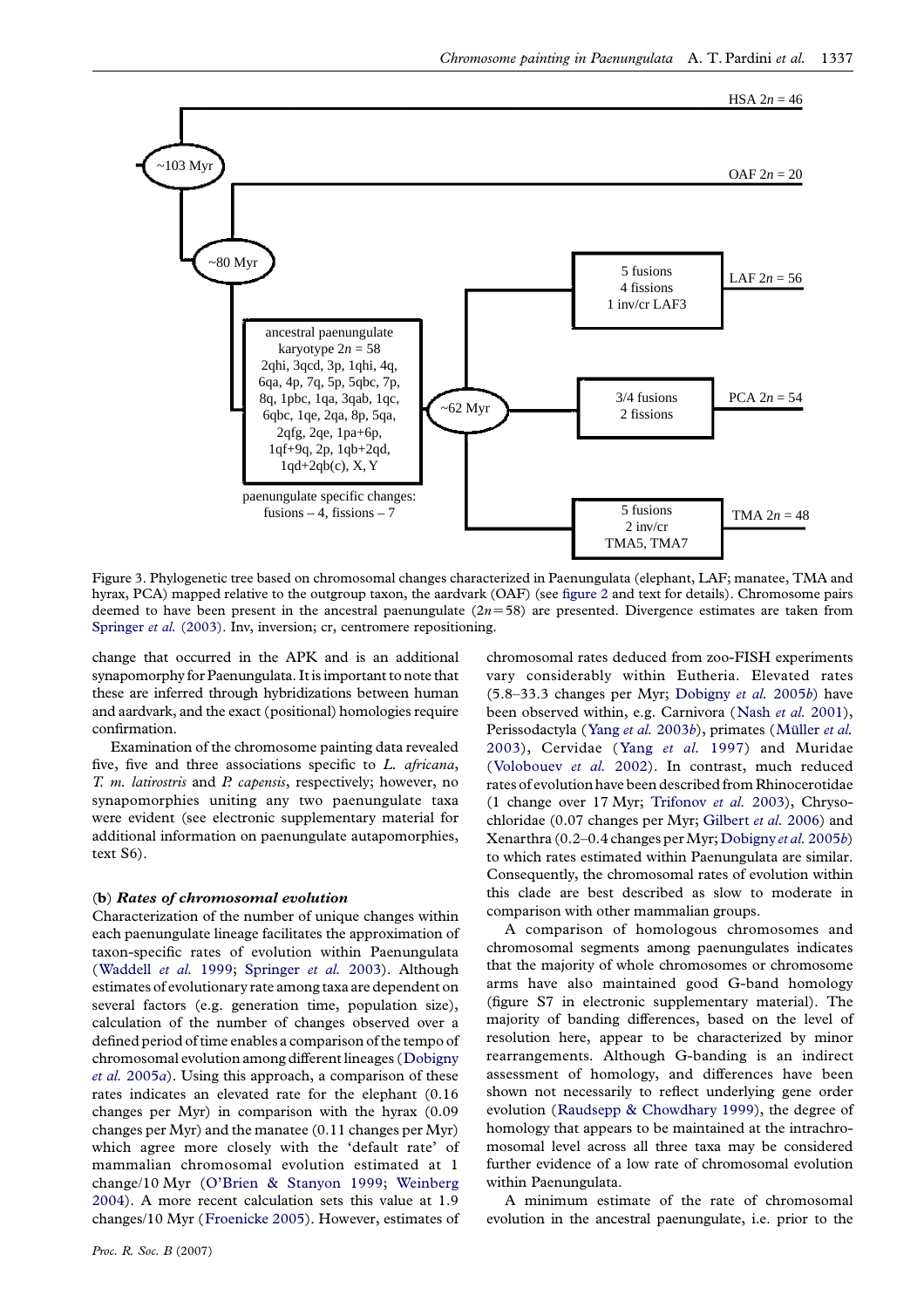divergence of Hyracoidea, Proboscidea and Sirenia, can be calculated using the minimum number of changes uniquely presentinPaenungulata (11) and the estimated 18 Myr time period separating the divergence of the ancestral paenungulate from non-paenungulate afrotherians (approx. 80 Myr ago) and the radiation of the paenungulates ([Springer](#page-7-0) et al. [2003\)](#page-7-0). A rate of 0.61 changes per Myr is obtained which, although not as high as estimates for some other placental mammals, is approximately three to four times the fastest rate seen within paenungulates.

#### (c) Chromosomal evolution within Paenungulata

Although FISH was performed on a single representative of each paenungulate order, the availability of cytogenetic data for other extant paenungulates enables an approximate intraordinal assessment of chromosomal evolution. In addition to Loxodonta, Proboscidea includes the genus Elephas, represented by the Asian elephant Elephas maximus. The G-banded karyotype  $(2n=56)$  of E. maximus is very similar to that of L. africana, with differences limited to heterochromatic and minor intrachromosomal variation ([Houck](#page-6-0) *et al.* 2001), suggesting that almost no large chromosomal changes have occurred since their divergence approximately 6 Myr ago ([Vignaud](#page-7-0) et al. 2002).

Within Hyracoidea, G-banded karyotypes exist for Heterohyrax brucei  $(2n=54)$  and Dendrohyrax arboreus  $(2n=54;$  [Prinsloo & Robinson 1991](#page-6-0)), which show good correspondence to the karyotype of  $P$ . capensis. In particular, the chromosomes of  $P$  capensis and  $H$ . brucei show a high degree of similarity ([Prinsloo 1993\)](#page-6-0). In contrast, D. arboreus displays differences most apparent in the distribution of heterochromatin particularly with respect to prominent heterochromatic short arms and terminal blocks of heterochromatin ([Prinsloo & Robinson](#page-6-0) [1991](#page-6-0)). Based on fossil finds, a basal position for Heterohyrax with Dendrohyrax as the more derived genus has been suggested ([McKenna & Bell 1997,](#page-6-0) p. 491) with a Middle–Late Miocene origin (approx. 10–14 Myr ago) for the modern family Procaviidae ([Rasmussen](#page-7-0) et al. 1996). Molecular estimates for divergences within Procaviidae are similar to these fossil estimates (12.5–13.6 Myr ago for Procavia and Dendrohyrax; [Springer 1997\)](#page-7-0). The degree of karyotype conservation retained by H. brucei and P. capensis since their divergence is consistent with a reduced rate of chromosomal evolution within Hyracoidea as indicated by the chromosome painting data, although this may be an underestimate as suggested by the intrachromosomal differences detected between the [Froenicke \(2006\)](#page-6-0) karyotype and that presented in this study (table S1 in electronic supplementary material). A Middle–Late Miocene origin provides ample opportunity for Dendrohyra-specific changes to have occurred. That these changes may be associated with the divergence event (e.g. [Wichman](#page-7-0) et al. 1991) is also a consideration since although satellite sequences can remain dormant for extended periods, they are also capable of dynamic evolutionary changes (Ugarković [& Plohl 2002](#page-7-0)).

In contrast to proboscideans and hyracoids, the sirenians exhibit the greatest variation in chromosome number ( $2n=48-56$ ) among paenungulates for which cytogenetic data are available. These include the Florida manatee,  $2n=48$  (Gray [et al.](#page-6-0) 2002), the Amazonian manatee, Trichechus inunguis,  $2n=56$  (Assis et al. [1988\)](#page-6-0) and the dugong, Dugong dugon,  $2n=50$  [\(Short 1984\)](#page-7-0).

Proc. R. Soc. B (2007)

Both G- and C-banding data for the Amazonian manatee are available for comparison with the Florida manatee. Although C-banding patterns are restricted to the centromeres of both species (Assis et al. [1988](#page-6-0); [Gray](#page-6-0) et al. [2002](#page-6-0)), differences between G-banding patterns are more extensive. In particular, the difference in chromosome number indicates that at least four chromosomal changes separate these two taxa. Phylogenetic analyses of mtDNA sequence data suggest that  $T$ . inunguis and  $T$ . manatus diverged approximately 1–4 Myr ago ([Catanhede](#page-6-0) et al. [2005;](#page-6-0) [Vianna](#page-7-0) et al. 2005) in agreement with fossil evidence ([Domning 1982](#page-6-0)). This suggests a far greater degree of chromosomal change (1–4 changes per Myr) over the last 4 Myr in Sirenia in comparison with that seen in either of the other paenungulate lineages.

Using the estimated rates of genomic change calculated above, a pattern of paenungulate chromosomal evolution spanning approximately 80 Myr can be described. This entails a reduction of the rate within Paenungulata relative to the ancestral paenungulate and this is maintained across all three lineages with the exception of increased repatterning evident in the last 4 Myr of sirenian evolution. Consequently, where it is assumed that the radiation of Paenungulata involves two distinct dichotomous events rather than a simultaneous 'trivergence', the absence of a chromosomal synapomorphy uniting two paenungulates (at the level of resolution characterized in this study) may be due to a reduced rate of chromosomal change relative to the length of time separating successive divergence events. Based on the divergence estimate of approximately 62 Myr ago ([Springer](#page-7-0) et al. 2003) and the earliest documented appearance (55–58 Myr ago) of the first primitive paenungulate (the proboscidean Phosphatherium escuilliei; [Gheerbrant](#page-6-0) et al. 1996), a period of 4–7 Myr is estimated for the radiation of Paenungulata into the three extant lineages. Taking into account the divergence between T. manatus and T. inunguis over a similar length of time (approx. 4 Myr), the absence of synapomorphies indicates that the divergence of Paenungulata is not associated with significant chromosomal repatterning, and consequently does not seem to be coincident with a period of increased rate of chromosomal change as suggested for the recent trichechid divergence and as described for other mammalian taxa (e.g. [Britton-Davidian](#page-6-0) et al. 2000; [Nash](#page-6-0) et al. 2001; [Volobouev](#page-7-0) et al. [2002;](#page-7-0) [Navarro & Barton 2003;](#page-6-0) [Dobigny](#page-6-0) et al. 2005a).

In conclusion, this study represents the first investigation into the chromosomal evolution among the three paenungulate lineages and provides confirmation of the monophyly of Paenungulata using cytogenetic characters. Although no synapomorphic changes defining intrapaenungulate associations were evident, this may simply reflect the limitations of zoo-FISH, and continued investigation of the paenungulate polytomy is warranted. This will benefit greatly from the sequencing of the elephant genome ([Roca & O'Brien 2005](#page-7-0)), which will in turn help to place paenungulate genome organization in the proper context within Mammalia.

Financial support from the South African National Research Foundation to T.J.R. is gratefully acknowledged. The Cambridge Resource Centre for Comparative Genomics is supported by a grant from the Wellcome Trust to M.A.F.S. We thank Johan Watson (Free State Department of Environmental and Economic Affairs) for permission to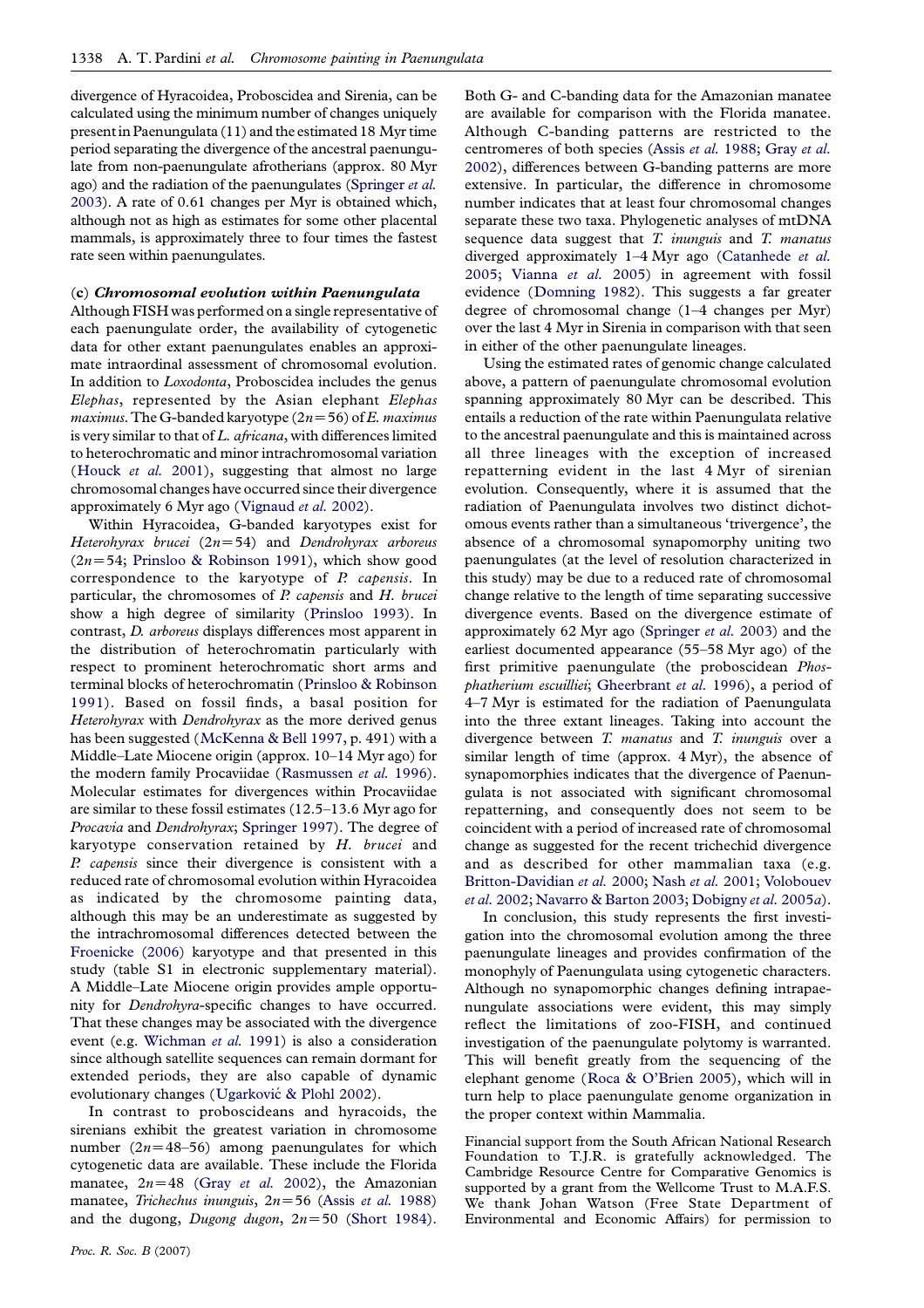<span id="page-6-0"></span>collect aardvark and hyrax materials and for assistance in the field, and Wilbur Harrison for technical assistance. The manatee tissue was obtained under permit to R.K.B. through the Sirenia Project, US Geological Survey, Florida Integrated Science Centre, 2201, NW 40th Terrace, Gainesville, Florida 32605-3574. Federal Research Permit: MA-791721; CITES Export Permit: US808447.

# REFERENCES

- Amrine, H. M. & Springer, M. S. 1999 Maximum-likelihood analysis of the Tethythere hypothesis based on a multigene data set and a comparison of different models of sequence evolution. *J. Mamm. Evol.* 6, 161-176. ([doi:10.1023/](http://dx.doi.org/doi:10.1023/A:1020672105486) [A:1020672105486\)](http://dx.doi.org/doi:10.1023/A:1020672105486)
- Amrine-Madsen, H., Koepfli, K. P., Wayne, R. K. & Springer, M. S. 2003 A new phylogenetic marker, apolipoprotein B, provides compelling evidence for eutherian relationships. Mol. Phylogenet. Evol. 28, 225–240. [\(doi:10.1016/S1055-7903\(03\)00118-0\)](http://dx.doi.org/doi:10.1016/S1055-7903(03)00118-0)
- Assis, M. F. L., Best, R. C., Barros, R. M. S. & Yonenaga-Yassuda, Y. 1988 Cytogenetic study of Trichechus inunguis (Amazonian manatee). Rev. Bras. Genet. 11, 41–50.
- Britton-Davidian, J., Catalan, J., Ramalhinho, M. G., Ganem, G., Auffray, J.-C., Capela, R., Biscoito, M., Searle, J. B. & Mathias, M. L. 2000 Rapid chromosomal evolution in island mice. Nature 403, 158. ([doi:10.1038/](http://dx.doi.org/doi:10.1038/35003116) [35003116\)](http://dx.doi.org/doi:10.1038/35003116)
- Catanhede, A. M., Da Silva, V. M. F., Farias, I. P., Hrbek, T., Lazzarini, S. M. & Alves-Gomes, J. 2005 Phylogeography and population genetics of the endangered Amazonian manatee, Trichechus inunguis Natterer, 1883 (Mammalia, Sirenia). Mol. Ecol. 14, 401-413. ([doi:10.1111/j.1365-](http://dx.doi.org/doi:10.1111/j.1365-294X.2004.02413.x) [294X.2004.02413.x\)](http://dx.doi.org/doi:10.1111/j.1365-294X.2004.02413.x)
- Dobigny, G., Ducroz, J.-F., Robinson, T. J. & Volobouev, V. 2004 Cytogenetics and cladistics. Syst. Biol. 53, 470–484. ([doi:10.1080/10635150490445698\)](http://dx.doi.org/doi:10.1080/10635150490445698)
- Dobigny, G., Aniskin, V., Granjon, L., Cornette, R. & Volobouev, V. 2005a Recent radiation in West African Taterillus (Rodentia, Gerbillinae): the concerted role of chromosome and climatic changes. Heredity 95, 358–368. ([doi:10.1038/sj.hdy.680073](http://dx.doi.org/doi:10.1038/sj.hdy.680073))
- Dobigny, G., Yang, F., O'Brien, P. C. M., Volobouev, V., Kovács, A., Pieczarka, J. C., Ferguson-Smith, M. A. & Robinson, T. J. 2005b Low rate of genomic repatterning in Xenarthra inferred from chromosome painting data. Chromosome Res. 13, 651–663. ([doi:10.1007/s10577-](http://dx.doi.org/doi:10.1007/s10577-005-1002-9) [005-1002-9](http://dx.doi.org/doi:10.1007/s10577-005-1002-9))
- Domning, D. P. 1982 Evolution of manatees. A speculative history. *J. Paleontol.* 56, 599-619.
- Ferguson-Smith, M. A., Yang, F. & O'Brien, P. C. M. 1998 Comparative mapping using chromosome sorting and painting. ILAR *J*. 39, 68-76.
- Fischer, M. S. & Tassy, P. 1993 The interrelation between Proboscidea, Sirenia, Hyracoidea, and Mesaxonia: the morphological evidence. In Mammal phylogeny: placentals (ed. M. C. McKenna), pp. 217–234. New York, NY: Springer.
- Froenicke, L. 2005 Origins of primate chromosomes—as delineated by Zoo-FISH and alignments of human and mouse draft genome sequences. Cytogenet. Genome Res. 108, 122–138. [\(doi:10.1159/000080810\)](http://dx.doi.org/doi:10.1159/000080810)
- Froenicke, L. 2006 A G-banded karyotype of the rock hyrax (Procavia capensis). In Atlas of mammalian chromosomes (eds S. J. O'Brien, J. C. Menninger & W. G. Nash), pp. 78–79. New York, NY: Wiley.
- Frönicke, L., Wienberg, J., Stone, G., Adams, L. & Stanyon, R. 2003 Towards the delineation of the ancestral eutherian genome organization: comparative genome maps of

human and the African elephant (Loxodonta africana) generated by chromosome painting. Proc. R. Soc. B 270, 1331–1340. [\(doi:10.1098/rspb.2003.2383\)](http://dx.doi.org/doi:10.1098/rspb.2003.2383)

- Gheerbrant, E., Sudre, J. & Cappetta, H. 1996 A palaeocene proboscidean from morocco. Nature 383, 68–70. ([doi:10.](http://dx.doi.org/doi:10.1038/383068a0) [1038/383068a0\)](http://dx.doi.org/doi:10.1038/383068a0)
- Gheerbrant, E., Domning, D. P. & Tassy, P. 2005 Paenungulata (Sirenia, Proboscidea, Hyracoidea, and relatives). In The rise of placental mammals (ed. K. D. Rose), pp. 84–105. Baltimore, MD; London, UK: The John Hopkins University Press.
- Gilbert, C., O'Brien, P. C., Bronner, G., Yang, F., Hassanin, A., Ferguson-Smith, M. A. & Robinson, T. J. 2006 Chromosome painting and molecular dating indicate a low rate of chromosomal evolution in golden moles (Mammalia, Chrysochloridae). Chromosome Res. 14, 793–803. [\(doi:10.1007/s10577-006-1091-0\)](http://dx.doi.org/doi:10.1007/s10577-006-1091-0)
- Gray, B. A., Zori, R. T., McGuire, J. A. & Bonde, R. K. 2002 A first generation cytogenetic ideogram for the Florida manatee (Trichechus manatus latirostris) based on multiple chromosome banding techniques. Hereditas 137, 215–223. ([doi:10.1034/j.1601-5223.2002.01657.x](http://dx.doi.org/doi:10.1034/j.1601-5223.2002.01657.x))
- Houck, M. L., Kumamoto, A. T., Gallagher Jr, D. S. & Benirschke, K. 2001 Comparative cytogenetics of the African elephant (Loxodonta africana) and Asiatic elephant (Elephas maximus). Cytogenet. Cell Genet. 93, 249–252. ([doi:10.1159/000056992](http://dx.doi.org/doi:10.1159/000056992))
- McKenna, M. 1975 Toward a phylogenetic classification of the Mammalia. In Phylogeny of the primates (eds W. P. Luckett & F. S. Szalay), pp. 21–46. New York, NY: Plenum Press.
- McKenna, M. C. & Bell, S. K. 1997 Classification of mammals above the species level. New York, NY: Columbia University Press.
- Müller, S., Hollatz, M. & Wienberg, J. 2003 Chromosomal phylogeny and evolution of gibbons (Hylobatidae). Hum. Genet. 113, 493–501. [\(doi:10.1007/s00439-003-0997-2](http://dx.doi.org/doi:10.1007/s00439-003-0997-2))
- Murata, Y., Nikaido, M., Sasaki, T., Cao, Y., Fukumoto, Y., Hasegawa, M. & Okada, N. 2003 Afrotherian phylogeny as inferred from complete mitochondrial genomes. Mol. Phylogenet. Evol. 28, 253–260. [\(doi:10.1016/S1055-](http://dx.doi.org/doi:10.1016/S1055-7903(03)00035-6) [7903\(03\)00035-6\)](http://dx.doi.org/doi:10.1016/S1055-7903(03)00035-6)
- Murphy, W. J. et al. 2001 Resolution of the early placental mammal radiation using Bayesian phylogenetics. Science 294, 2348–2351. [\(doi:10.1126/science.1067179](http://dx.doi.org/doi:10.1126/science.1067179))
- Nash, W. G., Menninger, J. C., Wienberg, J., Padilla-Nash, H. M. & O'Brien, S. J. 2001 The pattern of phylogenomic evolution of the Canidae. Cytogenet. Cell Genet. 95, 210–224. [\(doi:10.1159/000059348\)](http://dx.doi.org/doi:10.1159/000059348)
- Navarro, A. & Barton, N. H. 2003 Chromosomal speciation and molecular divergence—accelerated evolution in rearranged chromosomes. Science 300, 321–324. [\(doi:10.](http://dx.doi.org/doi:10.1126/science.1080600) [1126/science.1080600\)](http://dx.doi.org/doi:10.1126/science.1080600)
- Nikaido, M., Cao, Y., Harada, M., Okada, N. & Hasegawa, M. 2003 Mitochondrial phylogeny of hedgehogs and monophyly of Eulipotyphla. Mol. Phylogenet. Evol. 28, 276–284. [\(doi:10.1016/S1055-7903\(03\)00120-9](http://dx.doi.org/doi:10.1016/S1055-7903(03)00120-9))
- Nishihara, H., Satta, Y., Nikaido, M., Thewissen, J. G. M., Stanhope, M. J. & Okada, N. 2005 A retroposon analysis of afrotherian phylogeny. Mol. Biol. Evol. 22, 1823–1833. ([doi:10.1093/molbev/msi179](http://dx.doi.org/doi:10.1093/molbev/msi179))
- O'Brien, S. J. & Stanyon, R. 1999 Ancestral primate viewed. Nature 402, 365–366. [\(doi:10.1038/46450\)](http://dx.doi.org/doi:10.1038/46450)
- Prinsloo, P. 1993 Molecular and chromosomal phylogeny of the Hyracoidea. Ph.D. thesis, Department of Zoology, University of Pretoria, p. 130.
- Prinsloo, P. & Robinson, T. J. 1991 Comparative cytogenetics of the Hyracoidea: chromosomes of two Hyrax species from South Africa. Z. Säugetierkunde 56, 331-338.